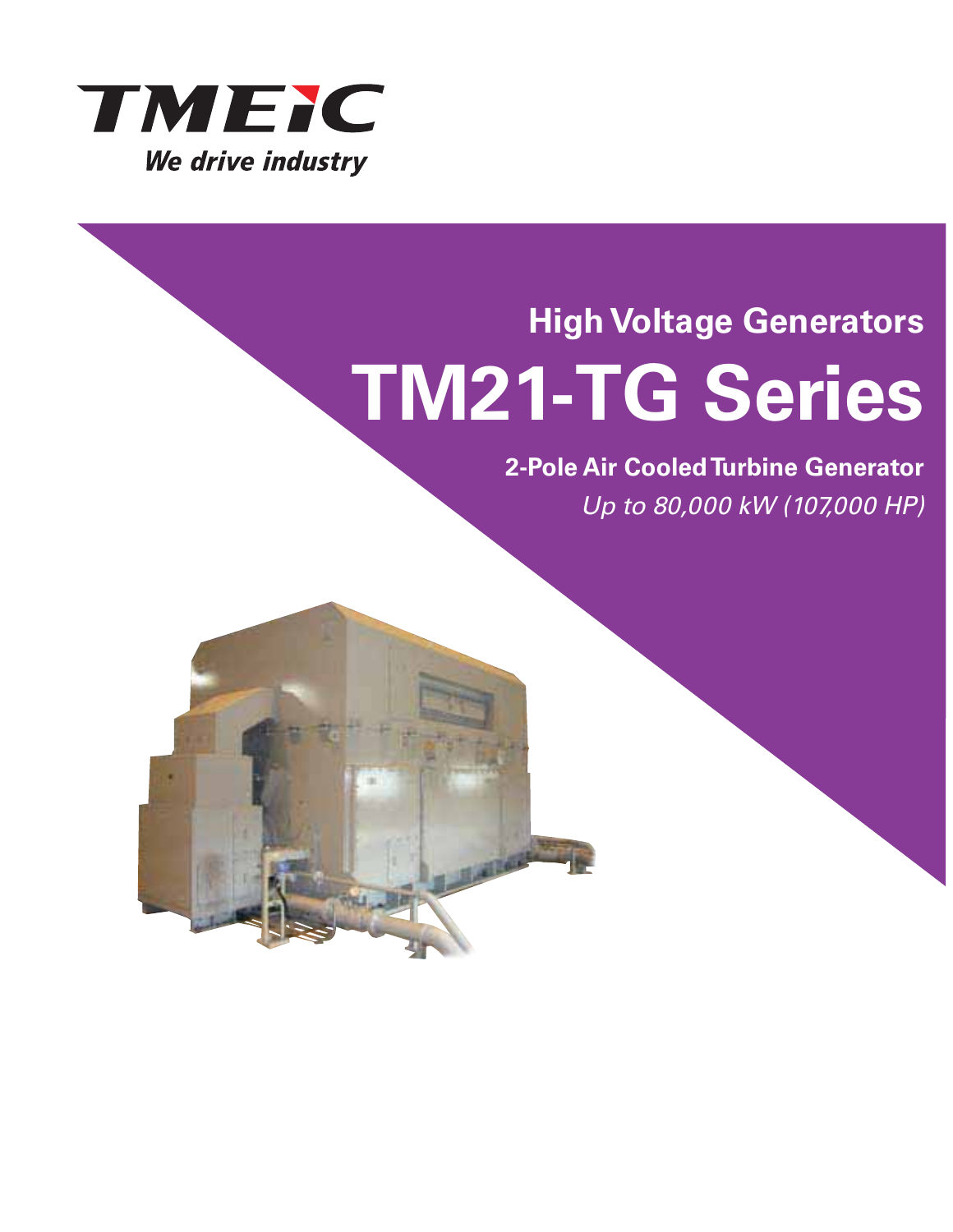TMEIC has a proud and rich history of providing the latest generator technology for a broad range of industrial markets.

Our application and design experience results in generators that are reliable and have low operating costs. We utilize the latest mechanical and electromagnetic design tools to assure our products meet customer requirements while optimizing performance and efficiency of operation.

TMEIC offers customers total support through our global service network, providing commissioning, installation and startup services.

Feature

### **Flexibility**

TMEIC designs generators for each customer's requirements. Each generator is customized and designed during the engineering stage.

- Compliance with global standards (IEC, IEEE)
- Unique design requirements (cooling system, excitation type, etc.)
- Performance (Efficiency, power factor, shortcircuit ratio, impedance, etc.)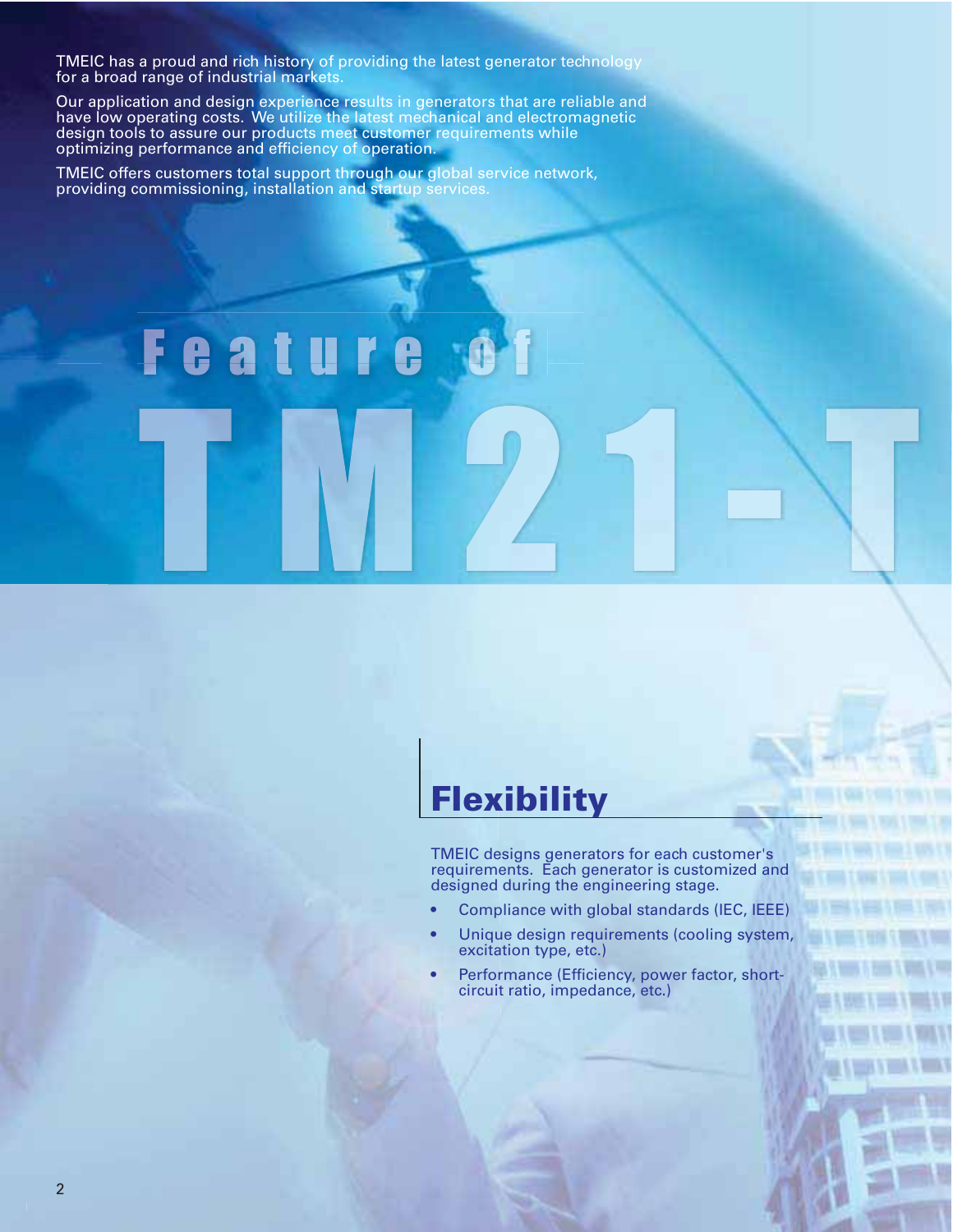

### **Reliability**

TMEIC generators offer highly reliable performance.

- TMEIC's VPI (Vacuum Pressure Impregnation) insulation technique is standard and results in longer generator life
- Low noise and vibration
- Stator spring support system reduces the influence of electrical magnetic force
- Optimal rotor stiffness with cross slot reduces the specific frequency vibration
- Rotor is manufactured and tested by a high speed balancing machine

### **Maintenance**

#### Less maintenance

- Brushless type AC-exciter system is easy to maintain and provides long continuous operation. Thyristor type with brush is also available
- Bracket type generator is transported without dismantling
- A world wide standard sleeve bearing with an air seal system eliminates oil leakage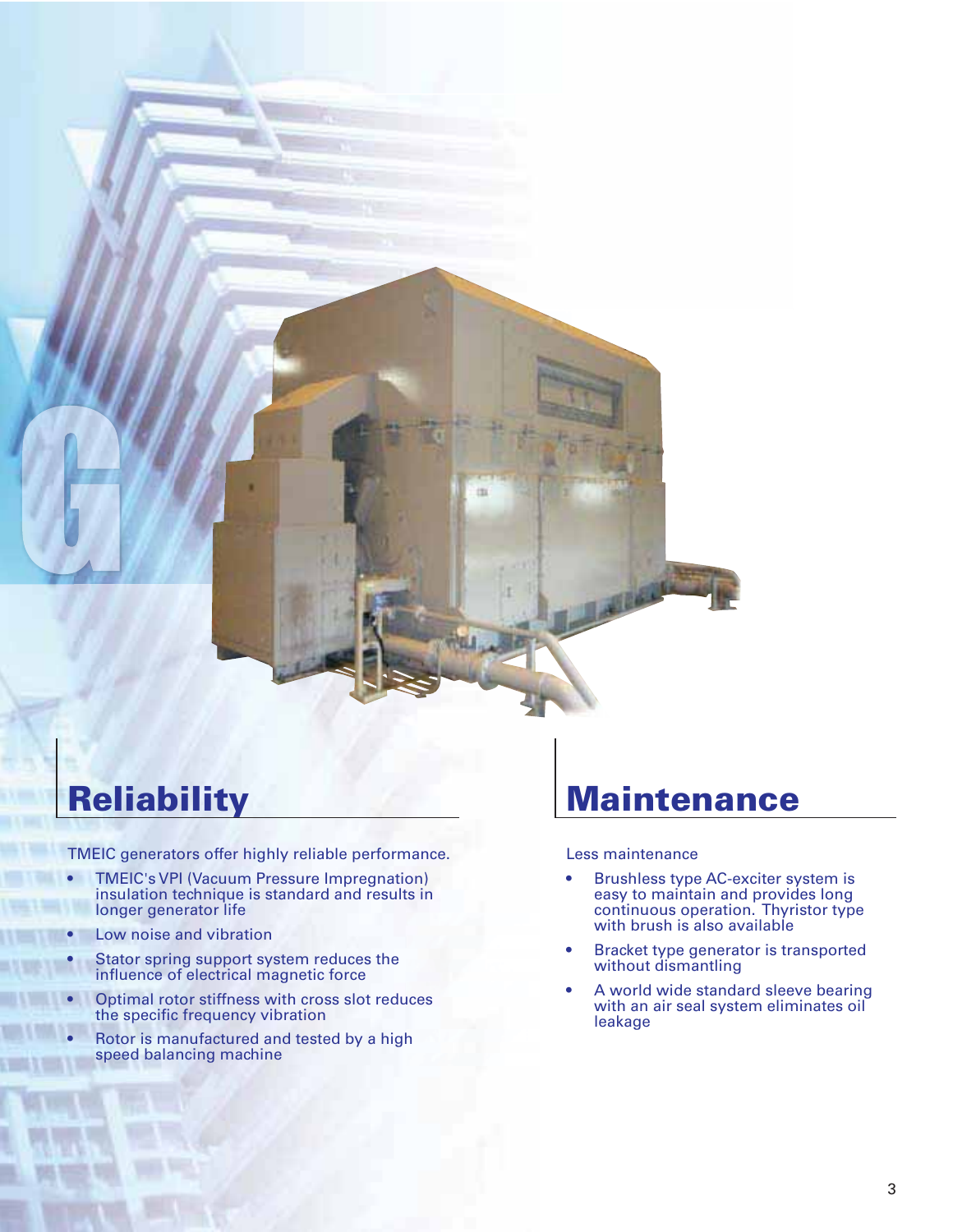### **Internal Construction**

Typical generator construction is shown below. The cooler is mounted on the top, AC-exciter with PMG is at the anti-coupling side and the frame includes a bearing bracket.

The generator is completely assembled and tested at the factory, and shipped without dismantling.



| Part NO.       | <b>NAME OF PARTS</b>           | Part NO. | <b>NAME OF PARTS</b>           |
|----------------|--------------------------------|----------|--------------------------------|
|                | ROTOR SHAFT                    | 10       | AIR COOLER COVER               |
| $\mathcal{P}$  | <b>BRACKET</b>                 | 11       | AIR COOLER                     |
| 3              | <b>BEARING WITH INSULATION</b> | 12       | <b>STATOR CORE</b>             |
| $\overline{4}$ | <b>FAN</b>                     | 13       | <b>STATOR COIL</b>             |
| 5              | <b>FAN GUIDE</b>               | 14       | EXCITER INLET AIR DUCT         |
| 6              | <b>MAIN TERMINAL BOX</b>       | 15       | <b>EXCITER OUTLET AIR DUCT</b> |
|                | <b>RETAINING RING</b>          | 16       | <b>ROTARY RECTIFIER</b>        |
| 8              | <b>END PLATE</b>               | 17       | AC.EXCITER                     |
| 9              | <b>FRAME</b>                   | 18       | <b>PMG</b>                     |

- A Totally Enclosed Air-to-Water-Cooled (TEWAC) type generator is protected from dust, debris, water, etc. The standard protection of degree is IP54; IP55 is proposed for severe conditions.
- The line and neutral main terminal box is located at the bottom of the generator for mezzanine installation type turbine generator systems. The cooler is located at the top, as well as the cooling water inlet / outlet interface, so the turbine generator mechanical system will not be interrupted.
- Lubrication oil is supplied through a common turbine oil unit; the connection point is in conjunction with the coupling and anti-coupling bearing.
- An over-hang type AC-exciter with PMG is integrated with the main shaft, utilizing a common cooling air approach.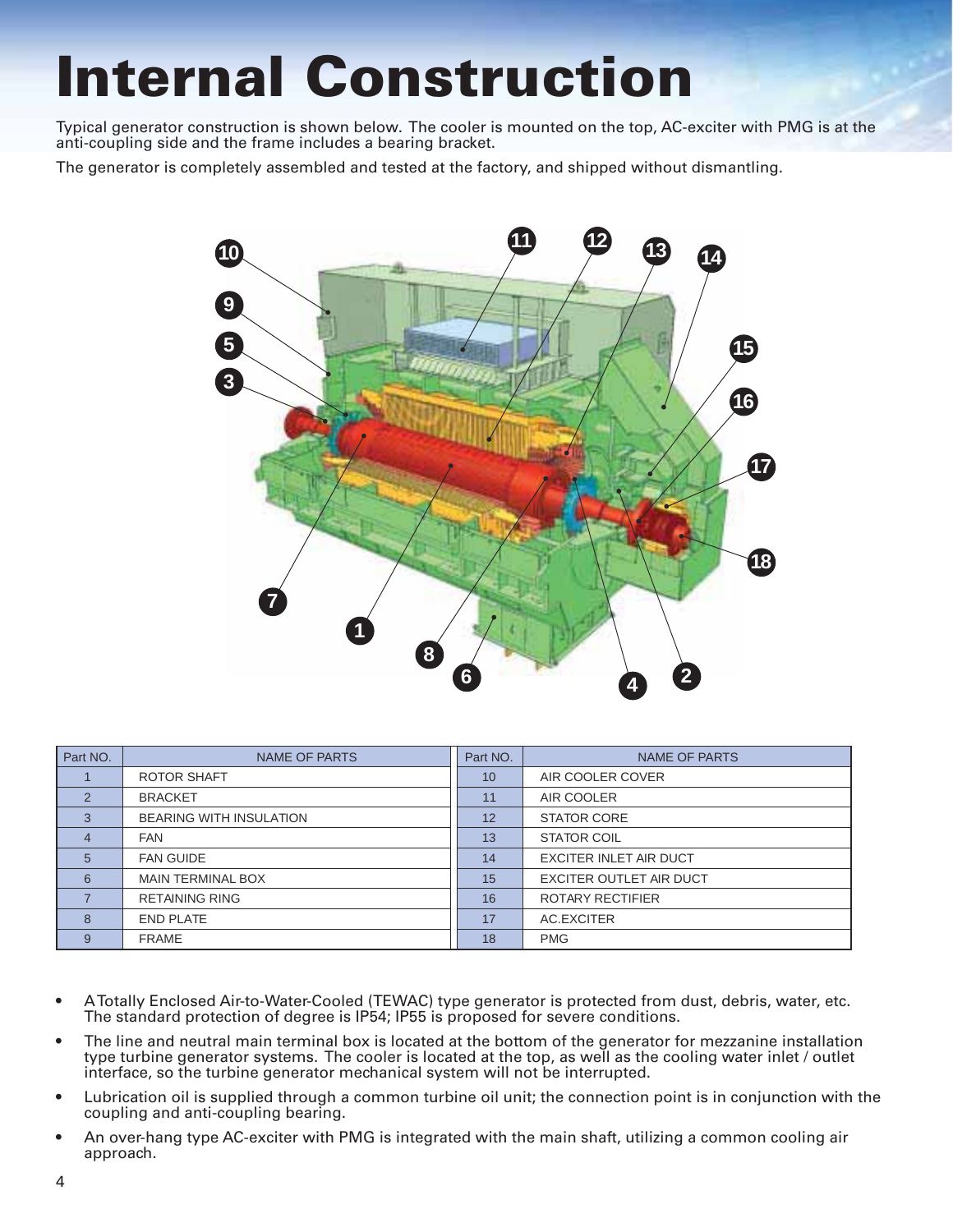# **Stator**

#### **Stator Cores**

- Stator cores are high quality fan-shaped silicon steel plates, vertically laminated by a computerized robot during production.
- A high tension press machine fixes the stator cores after lamination.





### **Stator Coils**

- A wrapping machine wraps each winding coil and set in the stator. The coil end is firmly attached to alleviate harmful vibration.
- Conductors are transposed at the ends to minimize eddy-current losses.
- $\bullet$  For one-turn coils, Roebel transportation and External transportation are employed to minimize effectiveness.  $\,$   $\,$



Stator Coil in Slot Coil End

External transportation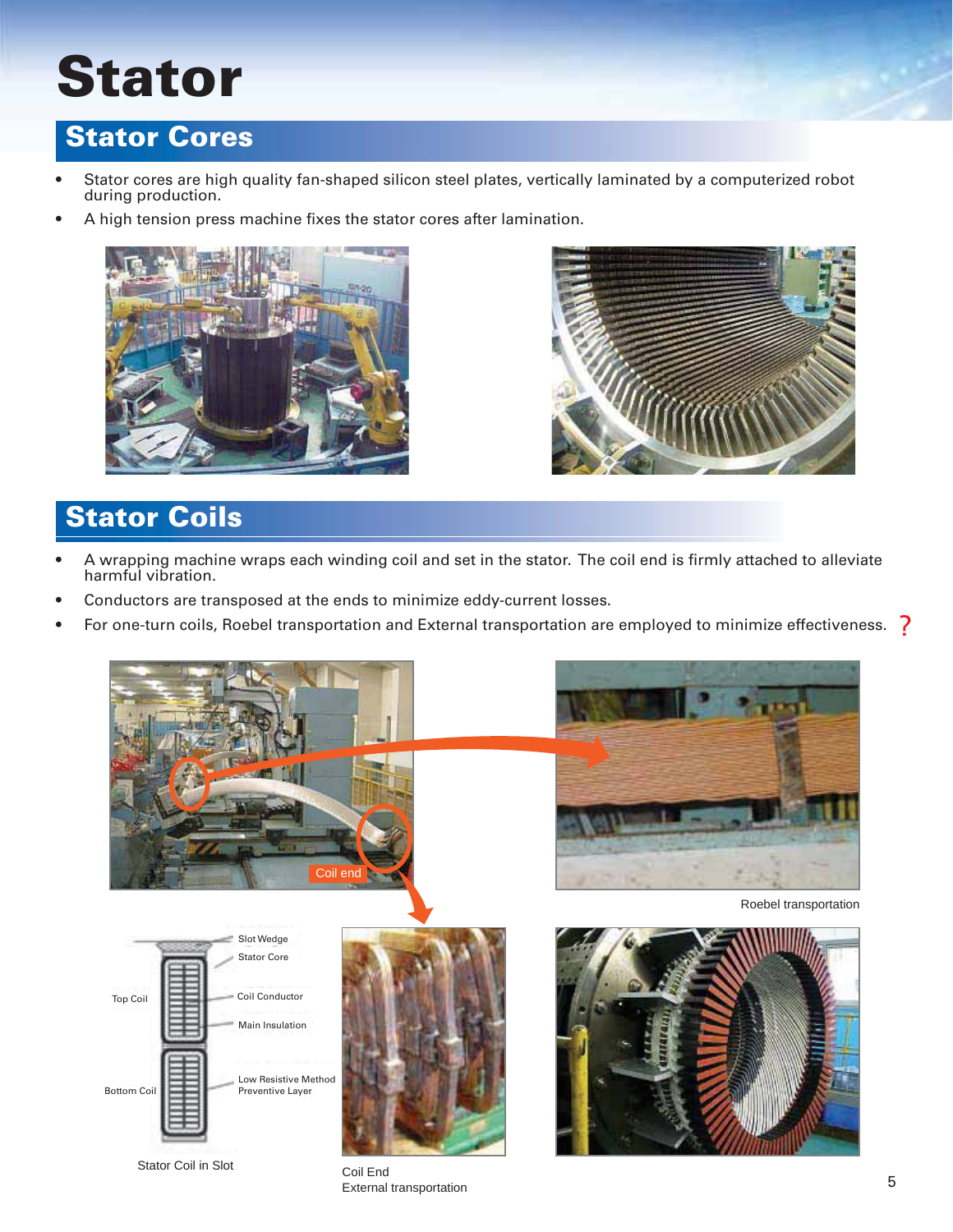# **Stator**



The entire stator and coil is insulated using a vacuum pressurized impregnation (VPI) technique. To increase reliability, all of the iron core parts, including the bound parts of the coils, are impregnated with resin.



**Frame**

After the VPI process has been completed, the stator is fixed to the frame using a spring support system, which reduces the deformation vibration from the stator to the frame.

 The stator core is supported by a robust rectangular frame, with bearings attached to the frame. This standardized design achieves vibration-free operation. The temperature and vibration instrumentation for remote sensing and the junction boxes (auxiliary boxes) is provided at the side of the generator frame. Flexible arrangement of these boxes makes external cable connection easy.



#### **Main Terminal**

Line and neutral main terminals are located at the bottom of the generator frame. Six terminals are available with star connection winding. The terminals are enclosed in the main terminal box for NSPB (Non Segregated Bus Duct) or cable. Several configurations for mounting the CTs to the control panel accommodate various designs.



**Terminal**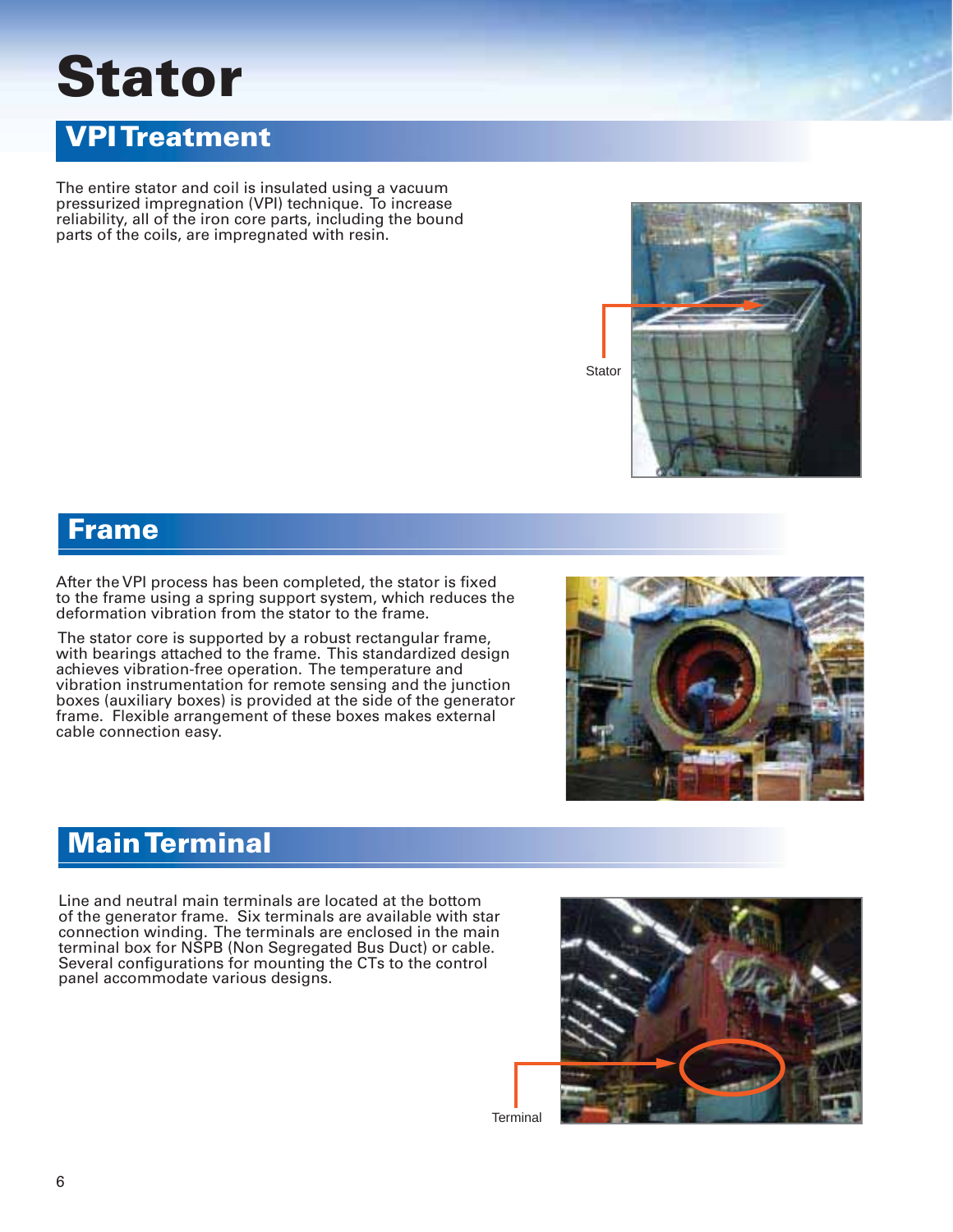### **Rotor**

#### **Machining Rotor Shaft**

Strict quality guidelines for a special steel alloy are met by our suppliers. The alloy quality is ensured through ultrasonic law analysis.

Standard machining includes cross slots at the Y-axis. The rotor balance test is carried out after machining.



#### **Rotor Shaft**

A 2-pole turbine generator's performance is reliant upon the quality of the rotor's material and the manufacturing process. Special alloy steel material is selected for the rotor shaft so it can withstand large centrifugal force under 3,000 min-1 or 3,600 min-1 operation. The material inspection with ultrasonic flaw detection and rotor balance test are carried out after machining.



#### **Completed Rotor Shaft**

The rotor coil end extends to the anti-coupling side, and is shrinkage-fitted to the retaining ring. The ring is made of nonmagnetic 18 Mn / 18 Cr steel for large capacity machines. A high speed balancing test of the rotor is carried out before final assembly. Cross slots engraved at Y-axis equalize the stiffness at X-axis and Y-axis, resulting in a well-balanced machine.

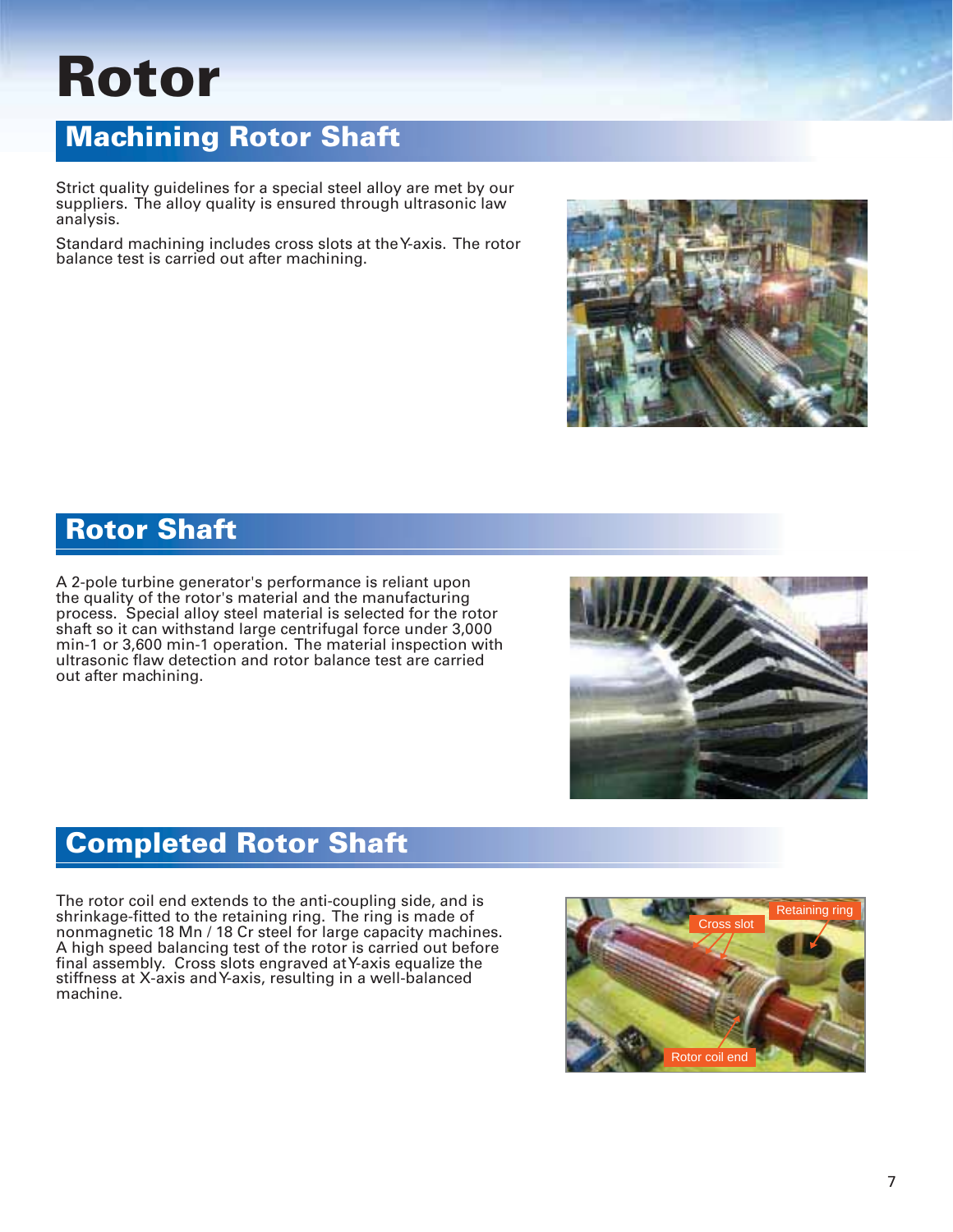### **Rotor**

#### **Rotor Coils**

Rotor conductors are flat, annealed copper plate material and wrapped by insulation tape (mica) between layers and inside the slot. Nonmagnetic wedges driven into the slot hold the coils in place.



### **Method of Cooling**

The rotor coil is cooled by air passing through ducts and holes cut under rotor slots and coils.





### **Coupling End**

The turbine coupling end is a forged integral type. During the manufacturing stage, the template turbine manufacturer supplies are used to comply with the actual dimension of coupling.

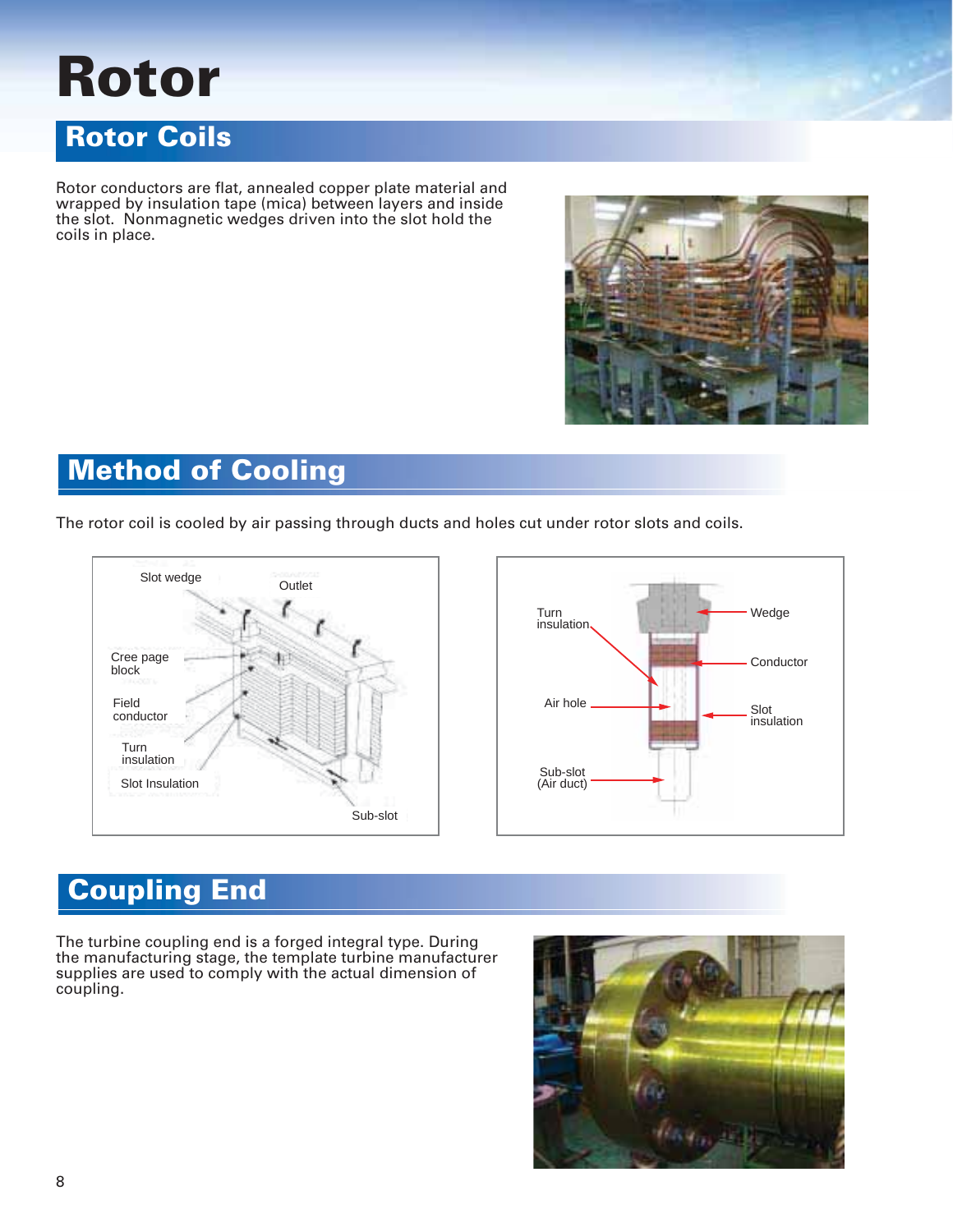# **Cooler and Lubrication**

#### **Cooler Unit & Ventilation System**

The cooler is mounted on top of the generator before transport. A protective sheet protects the generator from water flowing from the cooler.

The standard cooler tube material is 90-10 cupronickel, 2x67% capacity coolers meet the IEC standard. Various options are available to meet project requirements and water quality, etc.

External cooling air circulates in the generator body. Heated air is cooled as it circulates through the cooler.



#### **Bearing**

A sleeve bearing with forced oil lubrication reduces maintenance. A positive pressure air seal structure prevents oil leakage from entering the generator.

The bearing is electrically isolated between the rotor shaft and frame to prevent shaft current from being circulated.



#### **Lubrication System**

The turbine oil unit supplies forced lubrication oil to the sleeve bearing. Properly sized inlet and outlet pipes smooth the oil flow and prevent vapor phenomena. An air seal labyrinth prevents oil leakage. The arrangement of flange location, piping material and instrumentation of the lubrication system are determined during the engineering phase.





Air seal structure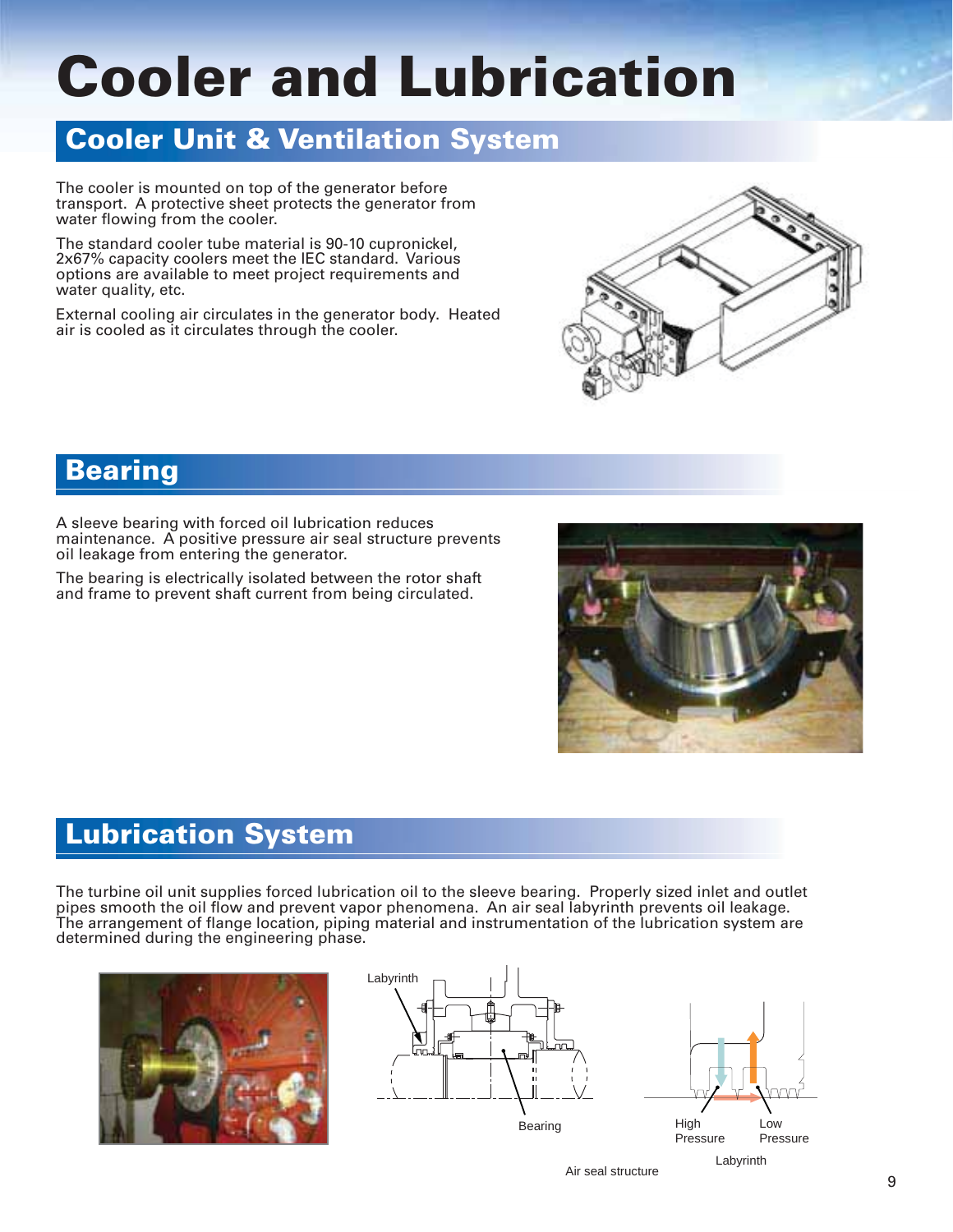# **Excitation System**

A brushless type excitation system with permanent magnetic generator (PMG) is standard, designed for low, easy maintenance and continuous operation. The system consists of an AC-exciter, a rotary rectifier and a PMG.

The AC-exciter is a 3-phase AC generator of the revolving armature type. The rotating rectifier circuit is mounted firmly on the shaft's anti-coupling side. Excitation power is supplied from the PMG during generator rotation, eliminating the need for initial excitation. Field current supplied by the PMG maintains a level current when a short circuit occurs. A rectifier diode has enough margine to satisfy severe operation, no discharge resistor is required.

#### **Rectifier**

Rotating rectifier is mounted on the shaft, and consists of three parallel diodes with two serials for 6 arms (2S-3P-6A). The redundant diode system achieves high reliability and allows continuous operation of the generator.



#### **Excitor and PMG**

Brushless exciter with PMG is over-hanged on the generator shaft. So, additional bearing is not necessary. Collector ring is not equipped and there is no carbon brush and no carbon dust, no daily inspection is required.

#### **Failure Detector**

Both diode failure and field earth fault are detectable.



#### PMG AC Exciter

#### **Excitor Option**

The exciter overhangs the bracket in the standard configuration; a third bearing is not required. A separate large capacity AC excitor is provided when special performance is required. A static type collector ring is available as an option to meet project requirements.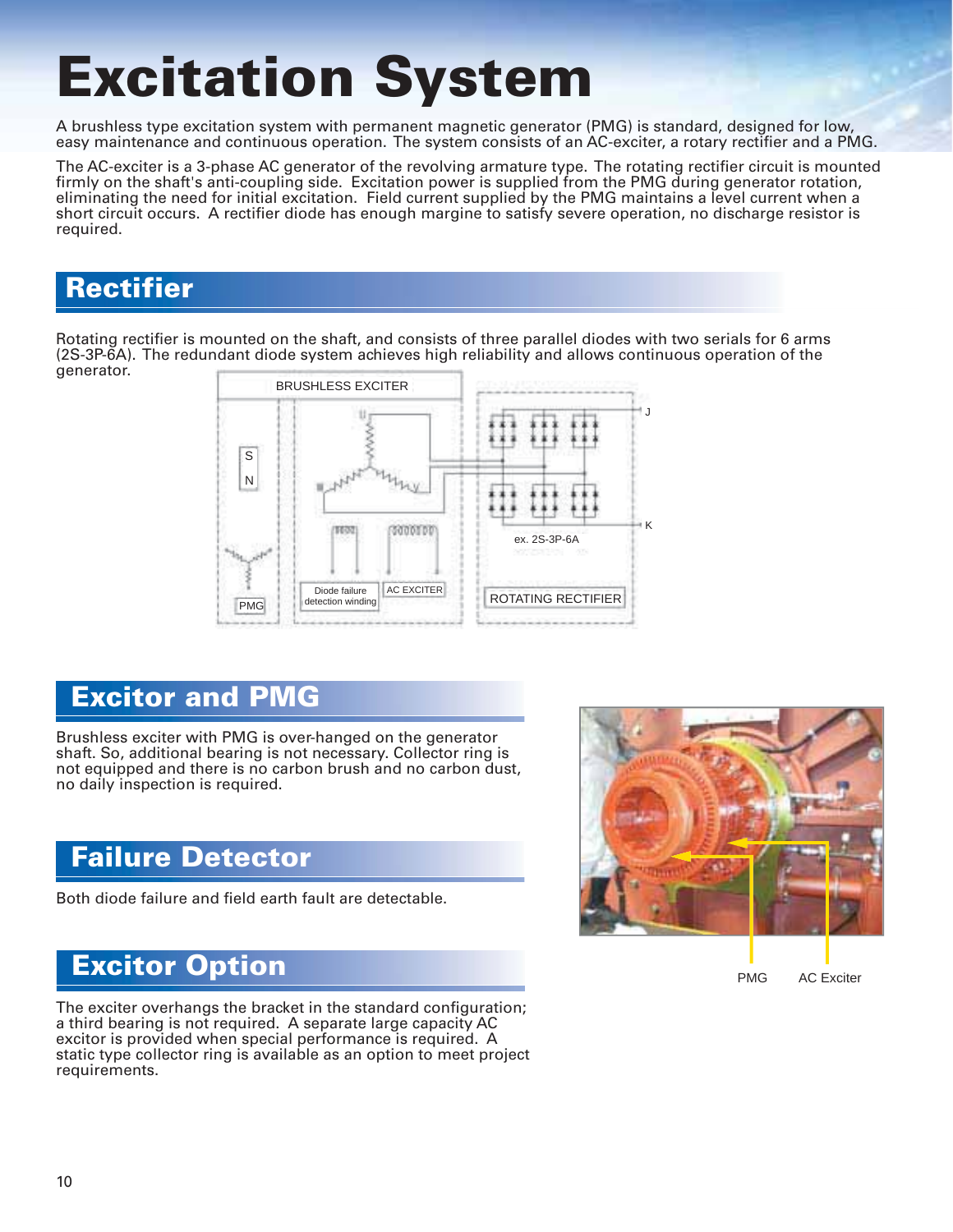### **Other** Feature**s**

#### **Enclosure**

The natural ventilation type outdoor enclosure can be provided for sound proof and/or severe environmental circumstance, equipped with inner luminescence and entrance door. The enclosure is divided into adequate size plates for shipping and can be easily assembled on site. Enclosure dimensions are designed to accommodate the turbine cover as well as installation limitations.



#### **Instrumentation**

Various type instrumentation is equipped on the generator for remote sensing and local indication, such as, RTD (Resistance Temperature Detector) for stator winding and inner air temperature detection, vibration probe for shaft and bearing housing running condition monitoring, leakage water detector, etc.

The orifice at oil inlet flange is also provided after calibration during actual oil flow test at our factory. The detail application is fixed during the engineering stage to comply with the customer's requirements.

| <b>Standard Instructions</b>     |        |            |  |
|----------------------------------|--------|------------|--|
| Designation                      | Otv.   | Type       |  |
| Winding temperature              | 6      | <b>RTD</b> |  |
| Inner air temperature (cold/hot) | 3 or 4 | <b>RTD</b> |  |
| Bearing temperature              | 2      | RID        |  |
| On-shaft vibration               | 2      |            |  |
| Water leakage detector           |        |            |  |
| Orifice                          |        |            |  |

#### **Space Heater**

Separate space heaters for the generator body and AC-exciter for anti-condensation are standard. The suitable rating is designed for site ambient condition and the heater operation reconciled with stopping status.



#### **Sole Plate and Fixing Bolt**

Sole plate, fixing bolt, shim, etc. are standard and can be delivered prior to shipping the generator.

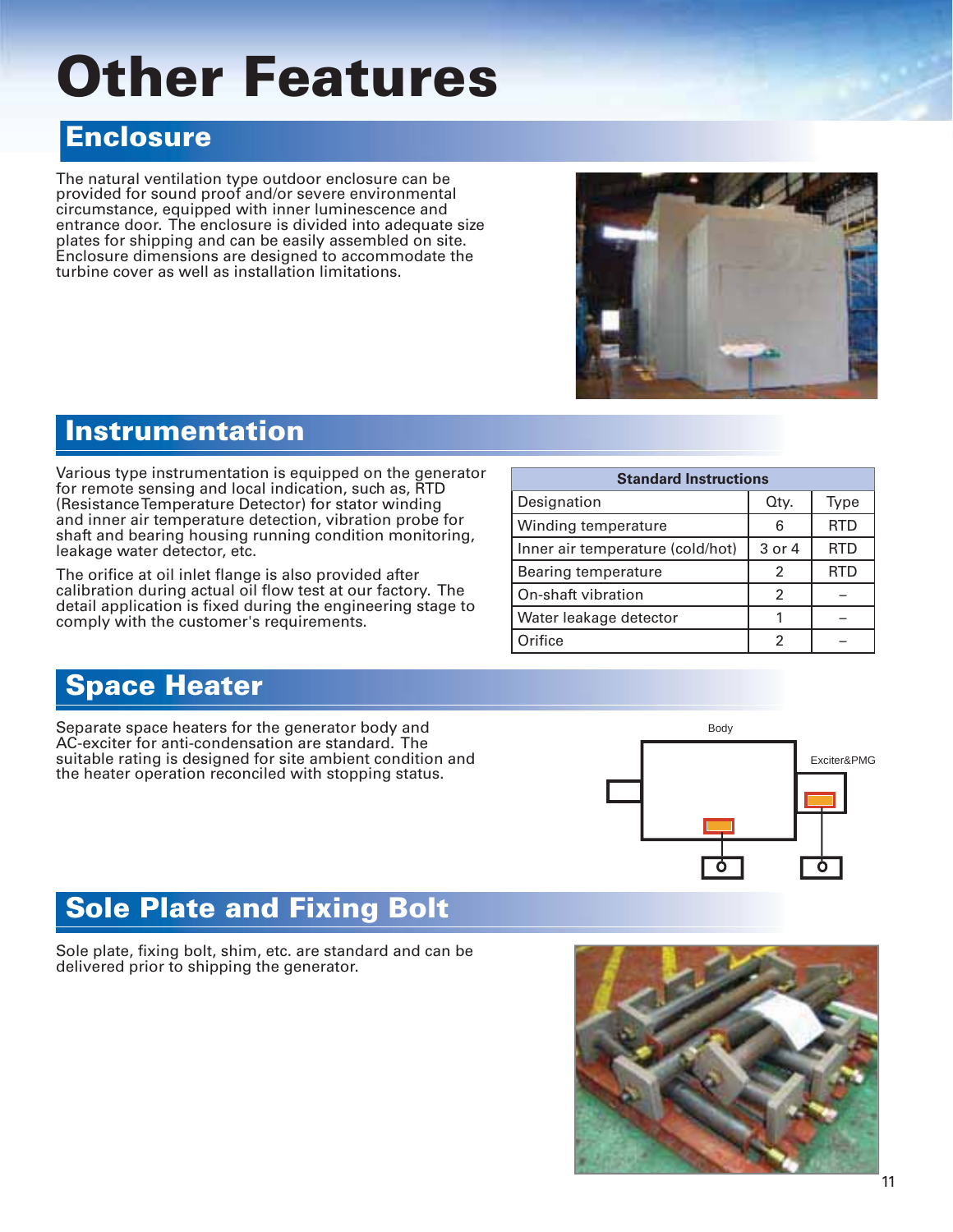# **Test & Inspection**

#### **Generator Testing**

Generator testing is performed in accordance with IEC60034 standard unless otherwise specified. The generator will be driven by a suitable motor for the test.

| <b>Test Item</b>                                                                  |         | <b>First Unit</b><br>(No. 1)  |                               | <b>Duplicate Unit</b><br>(No. 2) |  |
|-----------------------------------------------------------------------------------|---------|-------------------------------|-------------------------------|----------------------------------|--|
|                                                                                   |         | <b>Witness</b><br><b>Test</b> | <b>Factory</b><br><b>Test</b> | <b>Witness</b><br><b>Test</b>    |  |
| A. Electrical measurement test (with AC excitor)                                  |         |                               |                               |                                  |  |
| 1) Measurement of coil resistance                                                 | O       | Δ                             | ∩                             | Δ                                |  |
| 2) Measurement of insulation resistance                                           | ◯       | ◯                             | $\circ$                       | Δ                                |  |
| 3) Dielectric test                                                                | $\circ$ | Δ                             | ◯                             | $\triangle$                      |  |
| 4) Open-circuit characteristic test, voltage balance, and phase<br>sequence check | $\circ$ | $\bigcirc$                    | $\times$                      | $\times$                         |  |
| 5) Three phase short circuit characteristic test and current<br>balance check     | O       | $\wedge$                      | $\times$                      | $\times$                         |  |
| 6) Measurement of segregated losses                                               | O       | $\wedge$                      |                               |                                  |  |
| 7) Efficiency calculation                                                         | ◯       | $\wedge$                      | $\times$                      | $\times$                         |  |
| 8) Equivalent heat run test                                                       | O       | $\wedge$                      | $\times$                      | $\times$                         |  |
| 9) THF measurement                                                                | $\circ$ | Δ                             | $\times$                      | $\times$                         |  |
| B. Mechanical inspection and test (with AC excitor)                               |         |                               |                               |                                  |  |
| 1) Outline and layout check                                                       | O       | O                             | O                             |                                  |  |
| 2) Measurement of vibration                                                       | ∩       | ∩                             | ∩                             |                                  |  |
| 3) Overspeed test                                                                 | O       | Δ                             | O                             |                                  |  |

: marked item will be tested

 $\triangle$ : marked item will be tested, report will be submitted

: marked item will not be tested

#### **Rotor Shaft Balance Test**

A high speed dynamic balance test is carried out after completion of rotor assembly at our factory. Along with measuring the minimum the vibration, rotor balance is adjusted by adding a small weight under different speeds, up to rated speed, and at 120% of rated speed.

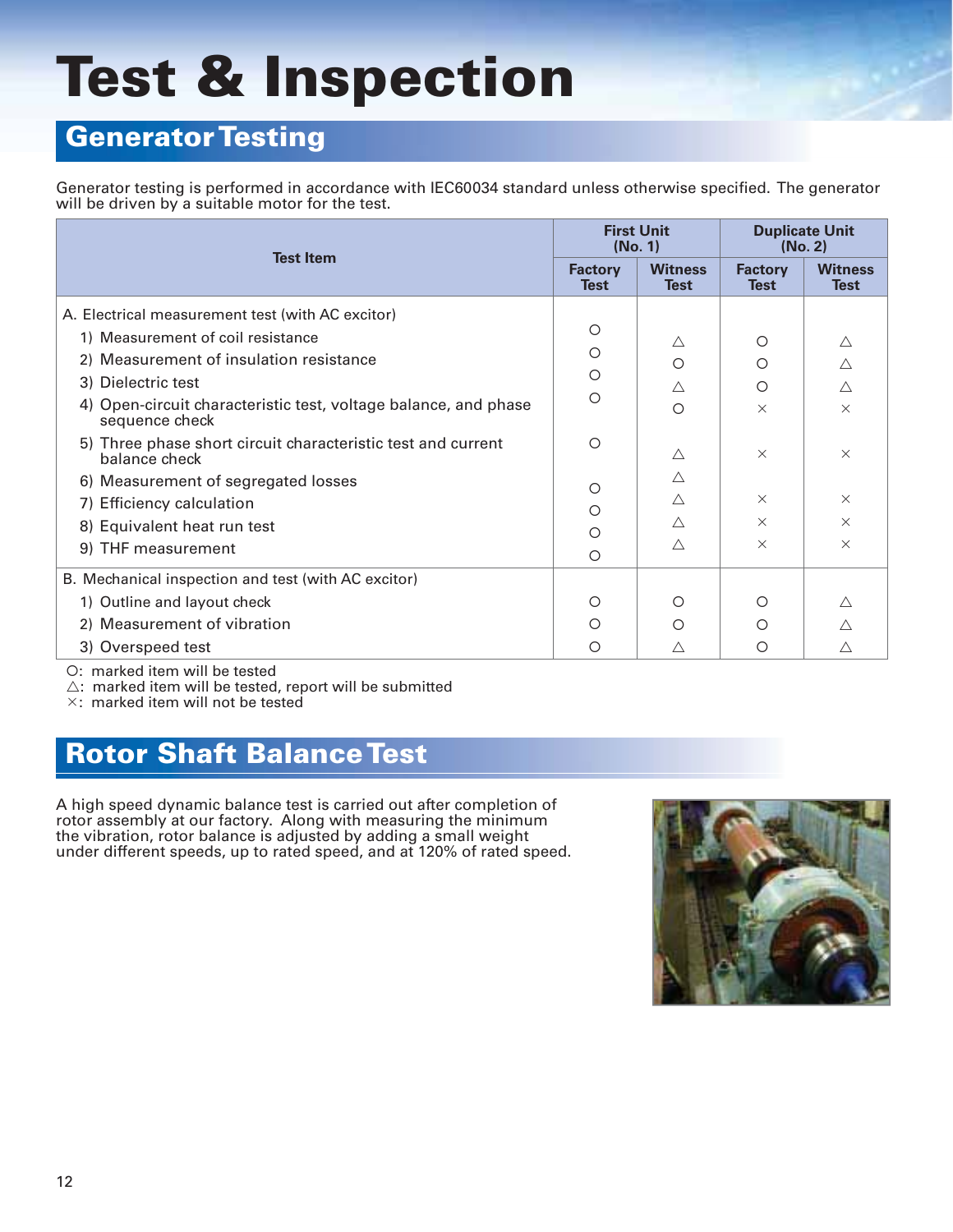### **Research and Development**

#### **Research Introduction**

Ongoing research seeks to improve the 2-pole generator. Design encompass a wide range of applied knowledge including electromagnetic, mechanical, material, and insulation techniques.

#### **Rotor Characteristics Research**

To achieve the desired characteristics, critical speed, Qfactor, vibration mode and bearing stability are analyzed for each generator, measuring balance weight effect and vector during routine testing. The 2-pole generator is long and thin, and can rotate at high speed.



#### **Magnetic Flux Research**

Magnetic flux analysis leads to the design of a high efficiency machine. Efficiency is increased by reducing the leakage of magnetic flux. Additionally, local heating caused by excessive magnetic flux density is eliminated.

#### **Frame Natural Frequency Research**

The frame is subjected to excitation force from the stator core. Frame vibration grows when the natural value harmonizes excitation frequency, introducing various problems. Frequency analysis evaluates the electromagnetic field strength of frame natural frequencies.



#### **Developing Improved Design**

Improvements from research and design results include a better spring support system for electromagnetic vibration. The new design eliminates vibration transmission between the stator core and the frame. Additionally, frame construction is simpler.



Spring support system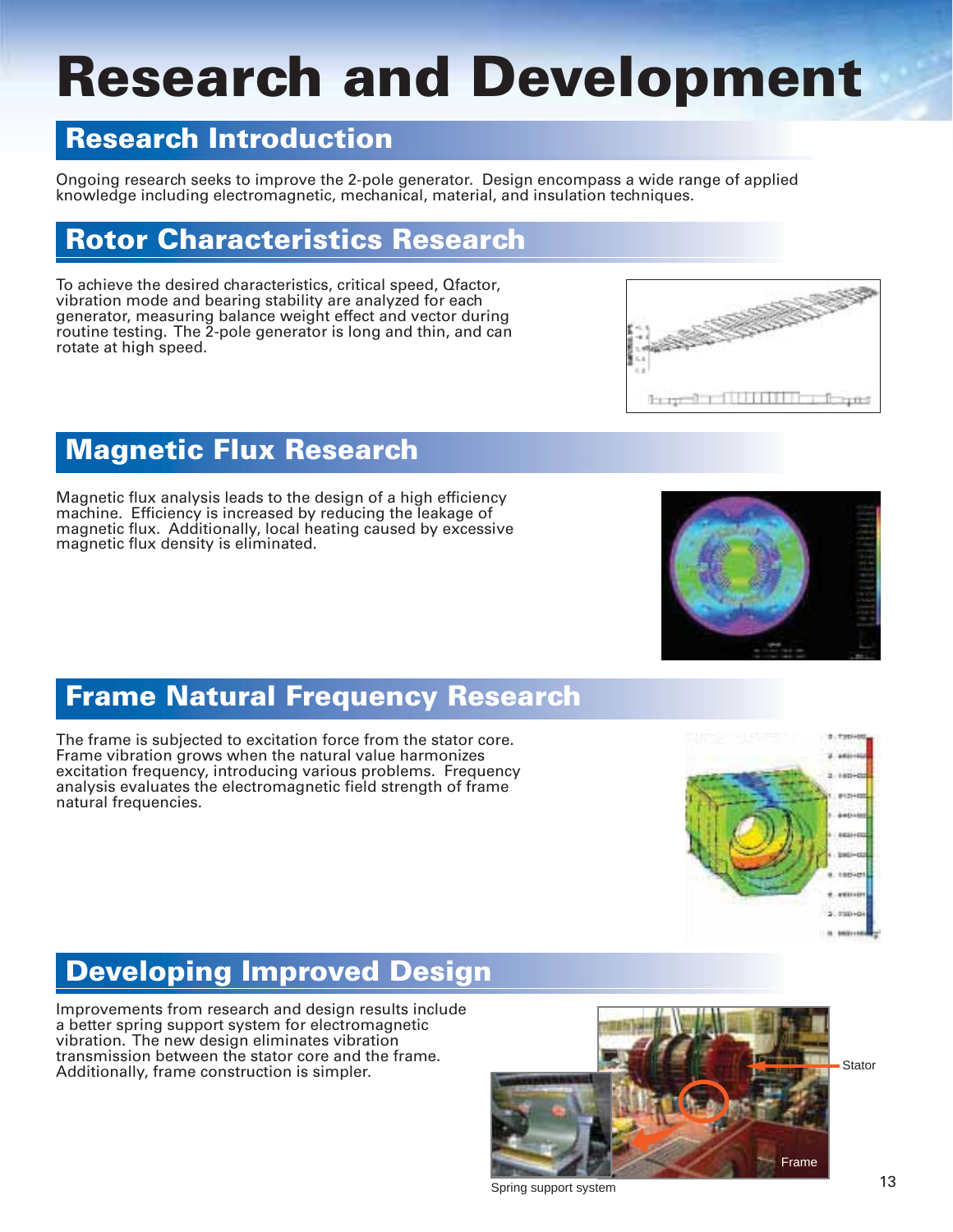# **Specification**

| <b>Item</b>                | <b>Standard Specifications</b>                     | <b>Options</b>                         |  |  |  |
|----------------------------|----------------------------------------------------|----------------------------------------|--|--|--|
| Ratings                    |                                                    |                                        |  |  |  |
| Rated output               | $5,000 \sim 100,000$ kVA (approx.)                 |                                        |  |  |  |
| Rated voltages             | 11 kV, 13.8 kV                                     | According to customer's specifications |  |  |  |
| Frequency                  | 50 Hz or 60 Hz                                     |                                        |  |  |  |
| Poles                      | $\mathfrak{p}$                                     |                                        |  |  |  |
| Rated speed                | 3,000 min <sup>-1</sup> or 3,600 min <sup>-1</sup> |                                        |  |  |  |
| Rated power factor         | 85% lagging                                        | According to customer's specifications |  |  |  |
| Enclosure type             | Totally enclosed, water to air cooled<br>(TEWAC)   |                                        |  |  |  |
| Protection                 | <b>IP54</b>                                        | According to customer's specifications |  |  |  |
| Cooling method             | IC8A1W7                                            | According to customer's specifications |  |  |  |
| Applicable standard        | <b>IEC60034</b>                                    | According to customer's specifications |  |  |  |
| Site conditions            |                                                    |                                        |  |  |  |
| Location                   | Indoor                                             | Outdoor                                |  |  |  |
| Ambient temperature        | Max +40° C min, -5° C                              | According to customer's specifications |  |  |  |
| Altitude                   | Less than 1,000 m                                  | According to customer's specifications |  |  |  |
| Humidity                   | Less than 95%                                      | According to customer's specifications |  |  |  |
| Voltage variation          | Less than $\pm 5\%$                                | According to customer's specifications |  |  |  |
| Frequency variation        | Less than $\pm$ 2%                                 | According to customer's specifications |  |  |  |
| Rotor configuration        | <b>Cylindrical Rotor</b>                           |                                        |  |  |  |
| Insulation rating          | F-Class Insulation                                 |                                        |  |  |  |
| Temperature rise           | F-Class temperature rise                           | <b>B-Class temperature rise</b>        |  |  |  |
| <b>Excitation system</b>   | Brushless excitation (with PMG)                    | According to customer's specifications |  |  |  |
| Direction of rotation      | According to customer's specifications             |                                        |  |  |  |
| <b>Shaft construction</b>  |                                                    |                                        |  |  |  |
| Shaft extension            | Single shaft                                       | According to customer's specifications |  |  |  |
| Shaft end geometry         | Solid                                              | According to customer's specifications |  |  |  |
| Air cooler                 |                                                    |                                        |  |  |  |
| Location                   | Top mount                                          | According to customer's specifications |  |  |  |
| Water inlet temperature    | 32° C                                              | According to customer's specifications |  |  |  |
| Supply pressure            | 0.5 MPa (allowable design value)                   | According to customer's specifications |  |  |  |
| Water type                 | Fresh water                                        | According to customer's specifications |  |  |  |
| Cooling tube               | Single tube                                        | According to customer's specifications |  |  |  |
| Tube material              | 90-10 Cu-Ni                                        | According to customer's specifications |  |  |  |
| Direction of piping flange | Left side (viewed from exciter side)               | Right side (viewed from exciter side)  |  |  |  |
| <b>Bearings</b>            |                                                    |                                        |  |  |  |
| Type                       | Sleeve bearings (forced lubrication)               |                                        |  |  |  |
| Oil temperature            | 45° C                                              | According to customer's specifications |  |  |  |
| Oil pressure               | approx. 0.1 MPa                                    |                                        |  |  |  |
| Lubricating oil            | ISO VG32                                           | According to customer's specifications |  |  |  |
| Direction of piping flange | Left side (viewed from exciter side)               | Right side (viewed from exciter side)  |  |  |  |
| Main terminal              |                                                    |                                        |  |  |  |
| Number of terminals        | 6 (star connection)                                | According to customer's specifications |  |  |  |
| Terminal box position      | <b>Bottom</b>                                      | According to customer's specifications |  |  |  |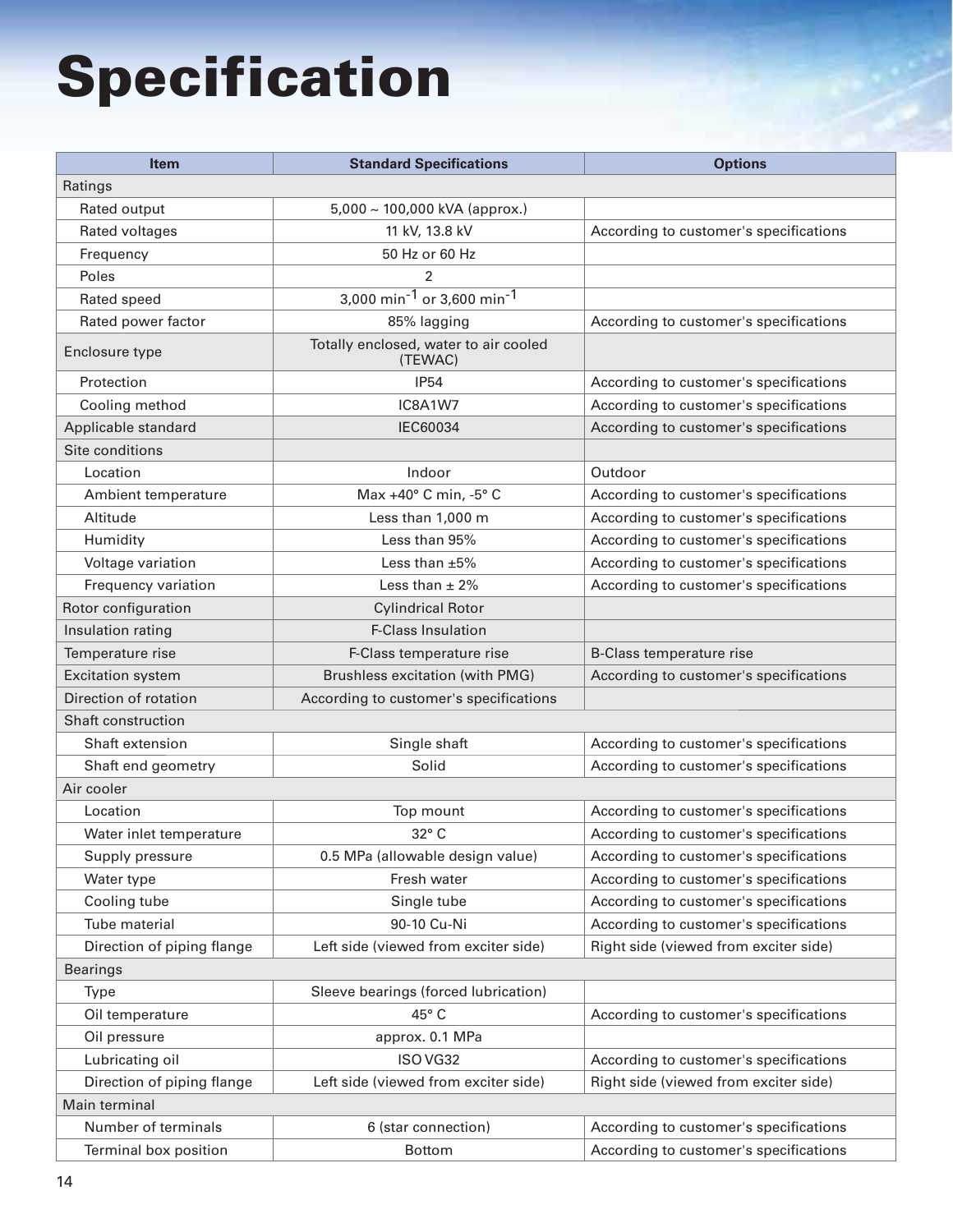## **Specification**

| <b>Item</b>      | <b>Standard Specifications</b>                        | <b>Options</b>                                          |
|------------------|-------------------------------------------------------|---------------------------------------------------------|
| Paint            |                                                       |                                                         |
| Color            | Munsell 2.5 PB6/2                                     | According to customer's specifications                  |
| <b>Thickness</b> | 50µ m or above                                        | According to customer's specifications                  |
| Accessories      |                                                       |                                                         |
|                  | 1 set - sole plate                                    |                                                         |
|                  | 1 set - fixing bolts                                  |                                                         |
|                  | 6 pcs - stator winding<br>temperature detector RTD    |                                                         |
|                  | 2 pcs - bearing temperature detector RTD              | 2 pcs - dial type bearing<br>temperature indicators     |
|                  | 2 pcs - inlet air temperature detector RTD            |                                                         |
|                  | 1 pc - outlet air temperature detector RTD            |                                                         |
|                  | 1 set - space heater                                  |                                                         |
|                  | 1 set - auxiliary terminal box for<br>instrumentation |                                                         |
|                  | 1 pc - air cooler water leakage detector              |                                                         |
|                  | 1 set - orifice for lubrication oil inlet             |                                                         |
|                  | 1 set - earth terminal                                |                                                         |
|                  | 1 set - special tool                                  |                                                         |
|                  | 1 set - vibration probe fixing work at factory        |                                                         |
|                  |                                                       | Probes to be supplied by turbine<br>manufacturer        |
|                  |                                                       | 1 set - oil flow sign                                   |
|                  |                                                       | 1 set - copper belt/carbon brush from shaft<br>earthing |